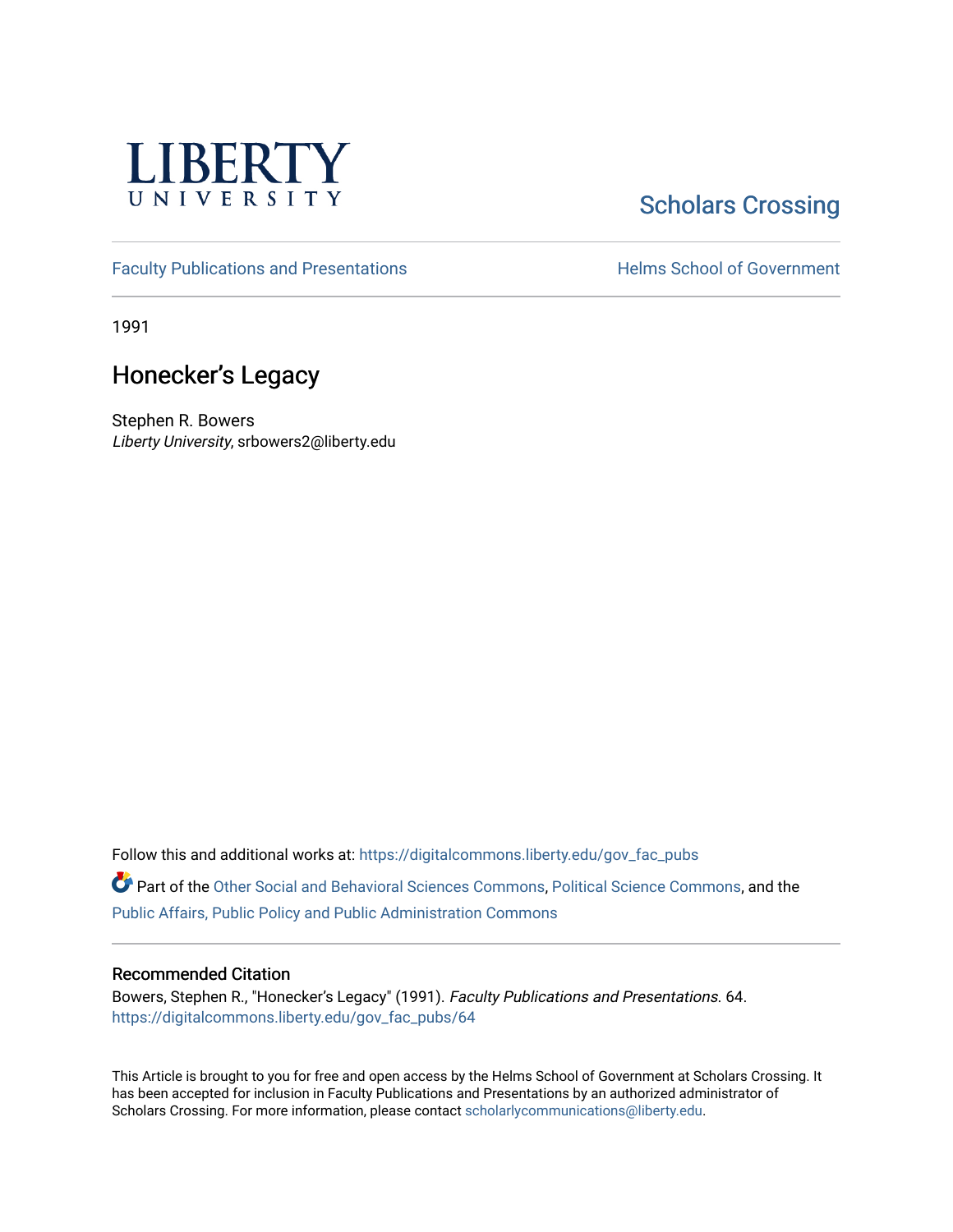### STEPHEN R. BOWERS

From 1971 until 1989, under the leadership of Erich Honecker, the German Democratic Republic shed its thoroughly dogmatic image and developed a tradition of implementing reforms, particularly economic ones, and successfully blended technology with political orthodoxy when the rest of East Europe was locked in a Stalinist model. Yet, by the time of his removal from power in October, 1989, this former advocate of reforms was widely viewed as the leading opponent of reformist movements within the Soviet bloc. In making this transition from subservient Soviet ally to "maverick", Honecker's regime demonstrated not only an ability to resist reformist pressures and formulate policies that defied the Kremlin's leadership, but also a confidence to make decisions in accordance with the institutional interests of the ruling Socialist Unity Party (SED). It is, therefore, reasonable to suggest that Honecker should be remembered, not for his eventual expulsion from the party he once led and his subsequent arrest for treason, but for his development of an institutional maturity that repudiated suggestions during the GDR's first decades that this state was nothing more than a westward extension of the Kremlin. The achievement of institutional maturity by the Honecker regime was made possible by legitimate East German accomplishments in domestic policy and the grounding of SED policy within the framework of clear and emphatic Soviet endorsement of an East German "model" that enjoyed the Kremlin's respect. The eventual withdrawal of that support by Mikhail Gorbachev undermined a system that was beginning to establish itself as an unloved but nevertheless genuine socialist state on German soiL

The Soviet Union's more flexible policy toward its Eastern European allies, one of the basic elements of the Gorbachev reforms, gave Honecker full authority to advocate independent positions. During the latter Honecker years, the" GDR leadership insisted that it was formulating policies in accordance with the unique East German conditions. SED spokesmen frequently cited their nation's strong economy as the main factor that barred the necessity of imitating economic reforms such as those advocated by Gorbachev for the USSR's struggling economy. Other more subtle factors, such as the GDR's proximity to an especially attractive West Germany, also gave coherence to a policy that attempted to maintain rather than diminish the differences between their own society and those of the non-communist West. The flight of thousands of East German citizens to the FRG in Honecker's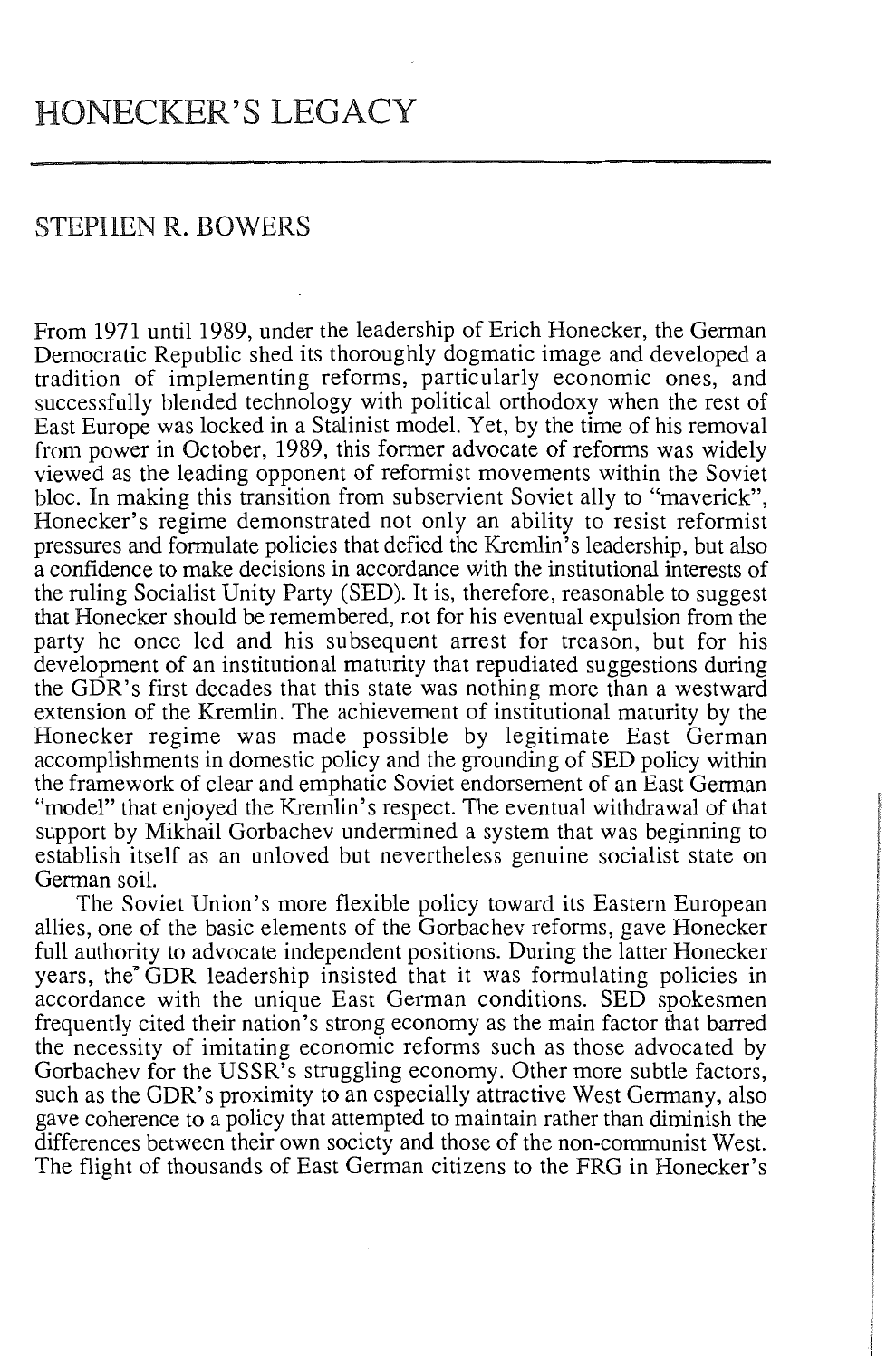final days and the subsequent rush toward reunification underscored the validity of this concern.

As a loyal junior partner of the Soviet Union, East Germany was free to make explicit its opposition to reforms being pursued by the USSR. The SED's opposition was outlined in an internal SED memorandum distributed among middle-ranking party officials following Erich Honecker's talk with Bishop Werner Leich in 1988. In the document, which was released by the West German press in June, 1988, Honecker stressed his agreement with Gorbachev's view that every country must act in accordance with its own conditions of national development but argued that the GDR's ideological "consolidation" gave East Germany a different set of requirements from those of the USSR. Therefore, Honecker concluded that the GDR must approach its problems differently from other socialist countries and rejected basic features of the Soviet reform program. The SED statement rejected suggestions by East German church leaders that the GDR should accept the political implications of Soviet reforms by changing various features of the party's social policies, including educational policies that discriminated against Christians in East German schools.<sup>1</sup>

As enthusiastic public discussions of Soviet restructuring efforts spread throughout both the Communist and non-Communist worlds, the Kremlin's East German allies were remarkably reserved with regard to these historic Soviet innovations. Following the CPSU Conference in June, 1988 it became clear that the SED was reluctant to support Gorbachev's reform efforts as Honecker's public comments on the Conference were limited to bland generalizations about the strengthening of socialism. He made no reference to any of the reforms embodied in Gorbachev's program nor, for that matter, to Gorbachev himself. While the Conference proceedings were broadcast live throughout the GDR and the party daily printed the full text of Gorbachev's speech, the SED leadership did not comment on the conference and avoided all references to perestroika, glasnost, or Gorbachev.2

In the autumn of 1988 the SED Central Committee further elaborated its opposition when General Secretary Honecker denounced the advice of "influential" Westerners, such as West German Chancellor Helmut Kohl, who wanted the GDR to transform into a more "pragmatic" regime. Several prominent party figures such as Gunter Schabowski chose this opportunity to attack the application of glasnost to the study of Soviet and East European history. According to the SED view of history, a re-examination of the basic

<sup>1</sup>  *Die Welt,* June 25, 1988, p. 4 and June 30, 1988, p. 8

 $\overline{2}$ *Foreign Broadcast Information Service-* Eastern Europe (hereafter noted as FBIS-EEU) No.88-124, p. 28 and Michael Shafir, "East European Coverage of the Soviet Party Conference", Radio Free Europe (RFE), Research and Development (RAD) Background Report/126, July 1, 1988, pp. 3-4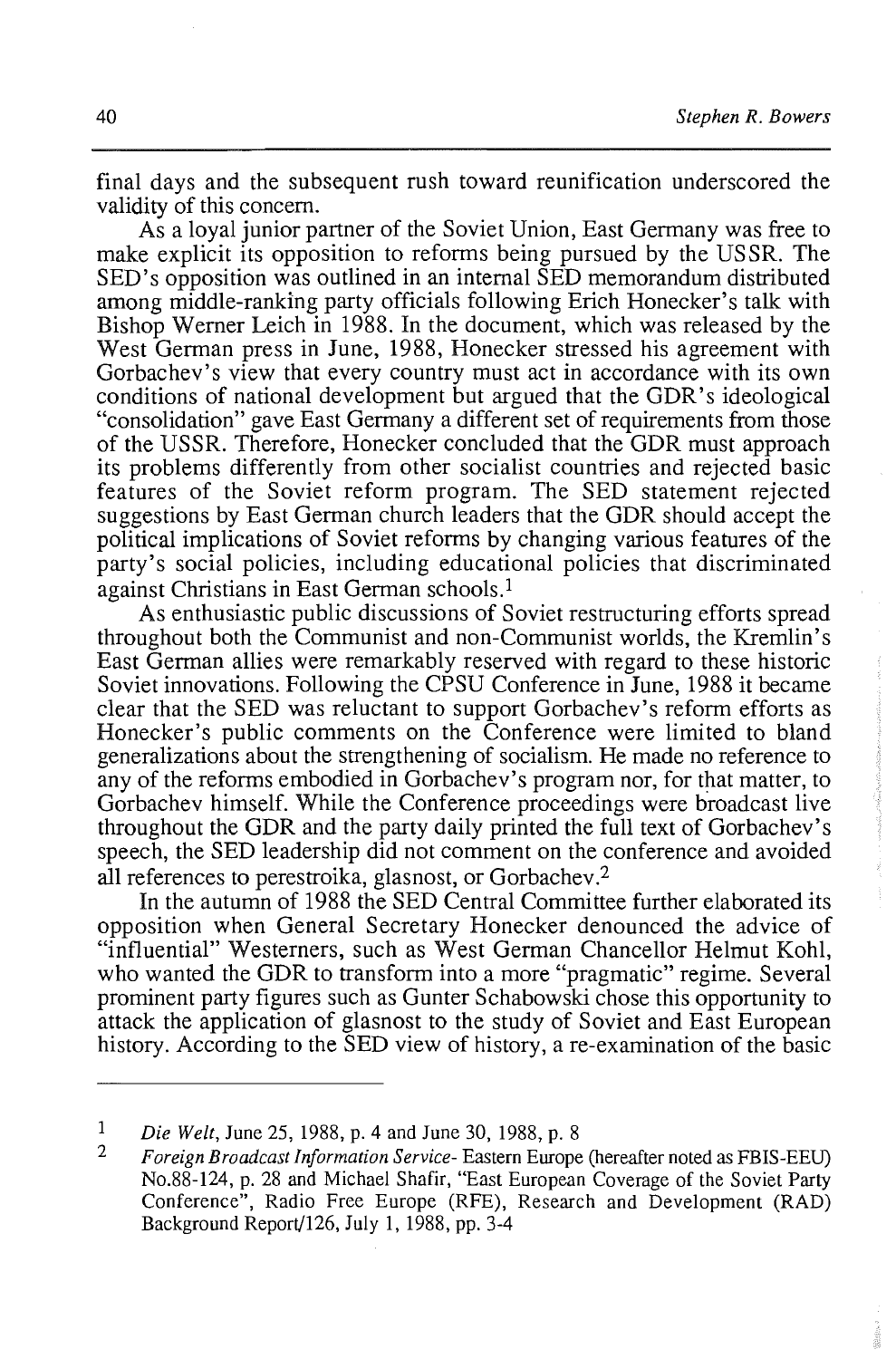assumptions about the consolidation of Marxist-Leninist power in the USSR and Eastern Europe is a dangerous error. Such an undertaking, according to Schabowski, would only aid those West German foes of the GDR determined to misuse such concepts as "perestroika" and "glasnost" in an effort to undermine socialism. While stressing the unshakable foundations of the Soviet-GDR alliance, the SED Central Committee maintained that the international reputation of the GDR and its political and economic successes were the result of the SED's "prudent policy". This policy, the Central Committee insisted, was "based on Marxism-Leninism, the specific conditions of the GDR", and a recognition of the fact that "the class struggle is escalating in an ideological sense". The latter observation was an obvious rejection of Gorbachev's suggestion that the role of the party be reduced and the Soviet leadership's emphasis on "humanitarian" issues in contrast to "class" issues. Such a reduction in the role of the party would, in the view of several SED spokesmen, transform the party from an instrument of socialist construction into a mere debating society.3

Under Honecker's leadership East German opposition to the reexamination of history was exhibited in two incidents. One was the government's announcement in November, 1988 of a prohibition against the import into the GDR of the popular Soviet monthly press digest *Sputnik.*  Although specific issues of Soviet periodicals had been banned in the past when they dealt with sensitive issues, there had never been a general ban of this nature. Shortly after this announcement, there were protest demonstrations in East Berlin, Leipzig, Jena, Weimar, and Halle as well as numerous withdrawals from the SED by party members who objected to the action against *Sputnik,* events that served as a prelude to the dramatic displays of popular unrest that occurred less than a year later.4 The second incident was sparked by the activism of the Soviet film industry and was directed against the film "Repentance", one of the USSR's most critical examinations of Stalinism and a feature on West German television in 1987. "Repentance" was denounced by both *Neues Deutschland* and *Junge Welt,*  the journal of the party youth organization, as a "stone-age view mocking all those millions of people who risked their lives for mankind's progress" and a "mocking denunciation of revolutionary vigilance." In the SED's view, there were "practical and theoretical mistakes" during the Stalin period, but Stalin should receive credit for leading the USSR through collectivization and industrialization and for securing the unanimity of the party when socialism was faced with daily threats to its very survival. It was only through Stalin's

<sup>3</sup>  *Neues Deutschland,* December 3-4, 1988, pp. 3-16 and RFE, RAD Background Report/240, December 6, 1988, pp. 1-4

<sup>4</sup>  RFE, RAD Background Report/233, November 23, 1988, pp. 1-3 and *Suddeutsche Zeitung,* January 10, 1989, p. 2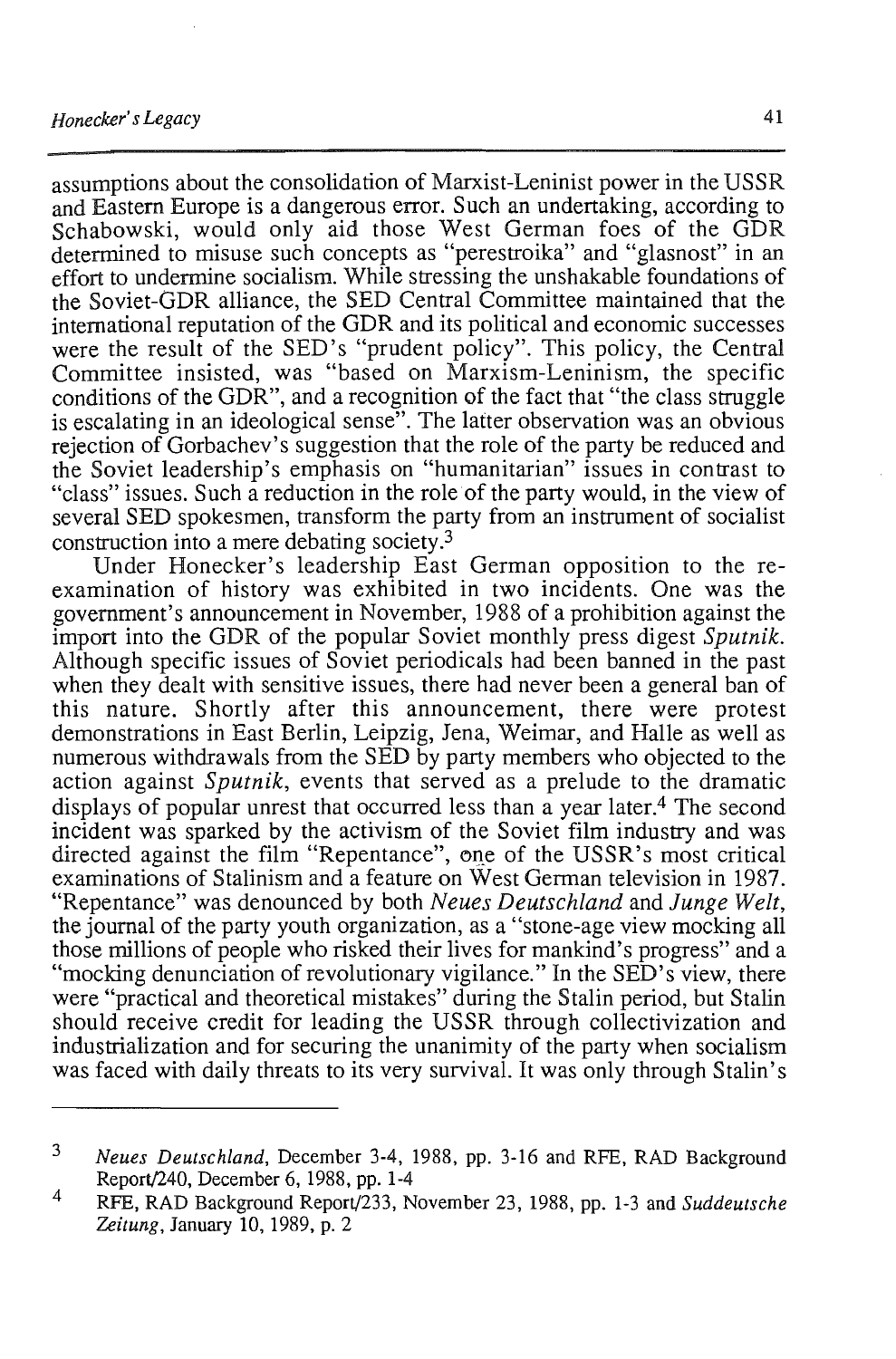leadership, the SED insisted, that the Soviet Union was able to overcome foreign "intervention, sabotage, opportunism, Trotskyism, and bourgeois nationalism". According to a *Neues Deutschland* editorial, the only purpose served by "Repentance" was the provision of new ammunition for the enemies of socialism, especially those in West Germany who sought to smear the SED for its association with what was being presented as a "terrorist" Soviet regime.<sup>5</sup>

East German criticisms targeted both economic and political reforms advanced by its WTO allies. A general observation in *Neues Deutschland*  summarized the SED position with its insistance that the party should always play the leading role in society, that industry should be operated by the state rather than by private enterprises whether East German or Western, and that the economic foundations of the regime should be based not on capitalistic laws of supply and demand but upon an arrangement of subsidized prices. Unemployment, a basic element of many Eastern European economic reforms, did not, in the SED's view, represent a rational alternative to the problem of inefficient industry but was a violation of the constitutionally guaranteed right to work.<sup>6</sup>

#### *Confidence as a motive for opposition*

A significant indication of the GDR's institutional development by the end of the Honecker era was that the regime displayed a greater confidence in its own achievements. In spite of the obvious problems the government faced, the dramatic flight of thousands of its citizens in 1989 being one of the most conspicuous, the regime did enjoy some advantages, especially when the GDR is compared with the other communist party regimes of East Europe. One that was rarely noted and infrequently documented was the level of popular support that the government enjoyed as a result of its active social welfare programs. The exodus of 1989 and the large public protests immediately prior to Honecker's removal have obscured indications of support that the policies of the SED had won among some segments of the GDR's population. A West German polling organization, the Infas Polling Institute, examined this question in the spring of 1989 and found that a surprising 53% of its sample of 880 East German adults expressed a positive view of the government's work. At the same time, 44% of the respondents indicated a desire to see the SED adopt some of the reforms being undertaken by the Poles and the Hungarians while only 22% specifically rejected those

<sup>5</sup>  *Neues Deutschland,* October 30, 1987, p. 1 and RFE, RAD Background Report/2IS, November 9, 1987, pp 2-3

<sup>6</sup>  IBID., February 27, 1989, p. 2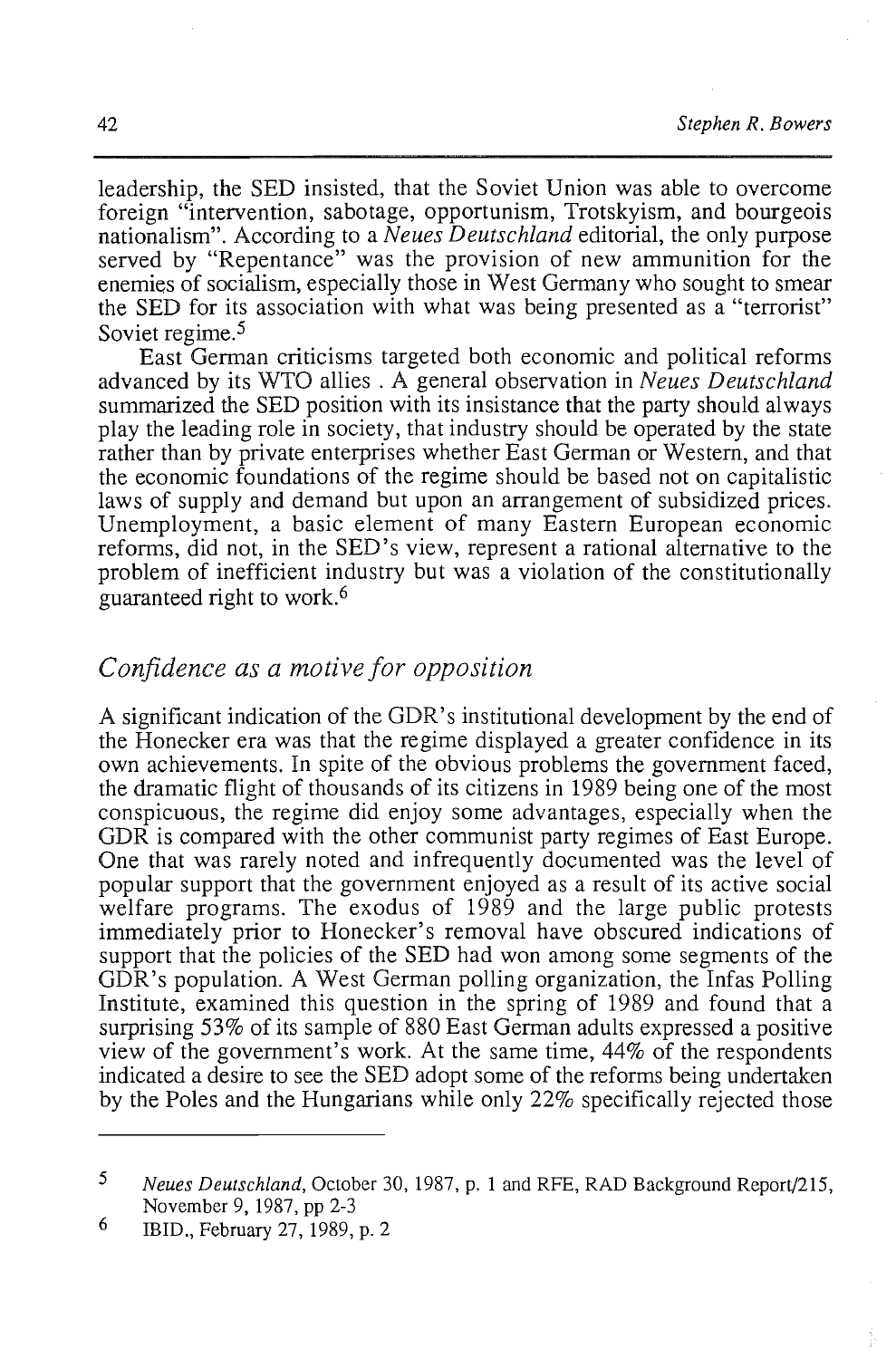efforts. Granted, there are obvious qualifications that must be made with regard to this type of research in the GDR. What does one conclude, for example, from the fact that an additional 800 or more people who were contacted simply refused to respond? Yet, this fragmentary indication could well support the suggestion that the regime enjoyed some popular support, even among citizens expressing a desire far reforms. Comments of East German young people, widely reported in the Western press in the autumn of 1989, about their continued preference for a separate East German state, in spite of its shortcomings, offer further support for the view that the GDR enjoyed some genuine popular support during that time. Equally significant was another survey, conducted in the more open if turbulent atmosphere of mid-November, which indicated that a majority of the GDR's younger citizens rejected the notion of dismantling the GDR in order to reunify Germany. A December survey conducted by the GDR Academy of Social Science found that 69.2% of the respondents wanted the GDR to persist as a separate nation while only 23.5% supported reunification with the FRG.<sup>7</sup>

A more direct justification for the regime's optimism and confidence was Honecker's insistence that the SED political and economic policies had been effective. With this propositon as a starting point, the SED established an argument that only minimal adjustments were required to conform either to necessity or to general Soviet guidance. Accordingly, there were few SED voices calling for major reforms and the few that were heard were relatively restrained. The Central Committee's sixth plenum indicated the weakness of reformist elements in the GDR's ruling party. At the plenum, the leadership noted that East Germany was plagued by various economic problems such as shortages of good quality consumer goods but issued no demands for a restructuring of the nation's economic or political mechanisms. According to SED Central Committee Secretary Joachim Herrmann, the East German leadership had no need to alter its economic course because the Marxist-Leninist method had always been right as long as "it has not been applied dogmatically." What the GDR needed, he stressed, in order to overcome its economic difficulties was greater discipline and the introduction of microelectronics in all branches of the national economy. In commenting on the extensive reforms of its allies, Herrmann noted that the GDR was "waiting for the results" of those efforts before considering their relevance to their needs.8

For the most part, during this pre-glasnost era in the GDR, the leadership stressed only the most positive economic news and muted indications of negative economic trends. Accordingly, in assessing economic performance

<sup>7</sup>  *The Washington Post,* October 8, 1989, p. Al, *Die Welt,* April 26, 1989, p. 1, NBC Evening News, November 21, 1989, and FBIS-EEU-90-002, January 3, 1990, p. 40.

<sup>8</sup>  *Volksstimme,* June 10, 1988, p. 4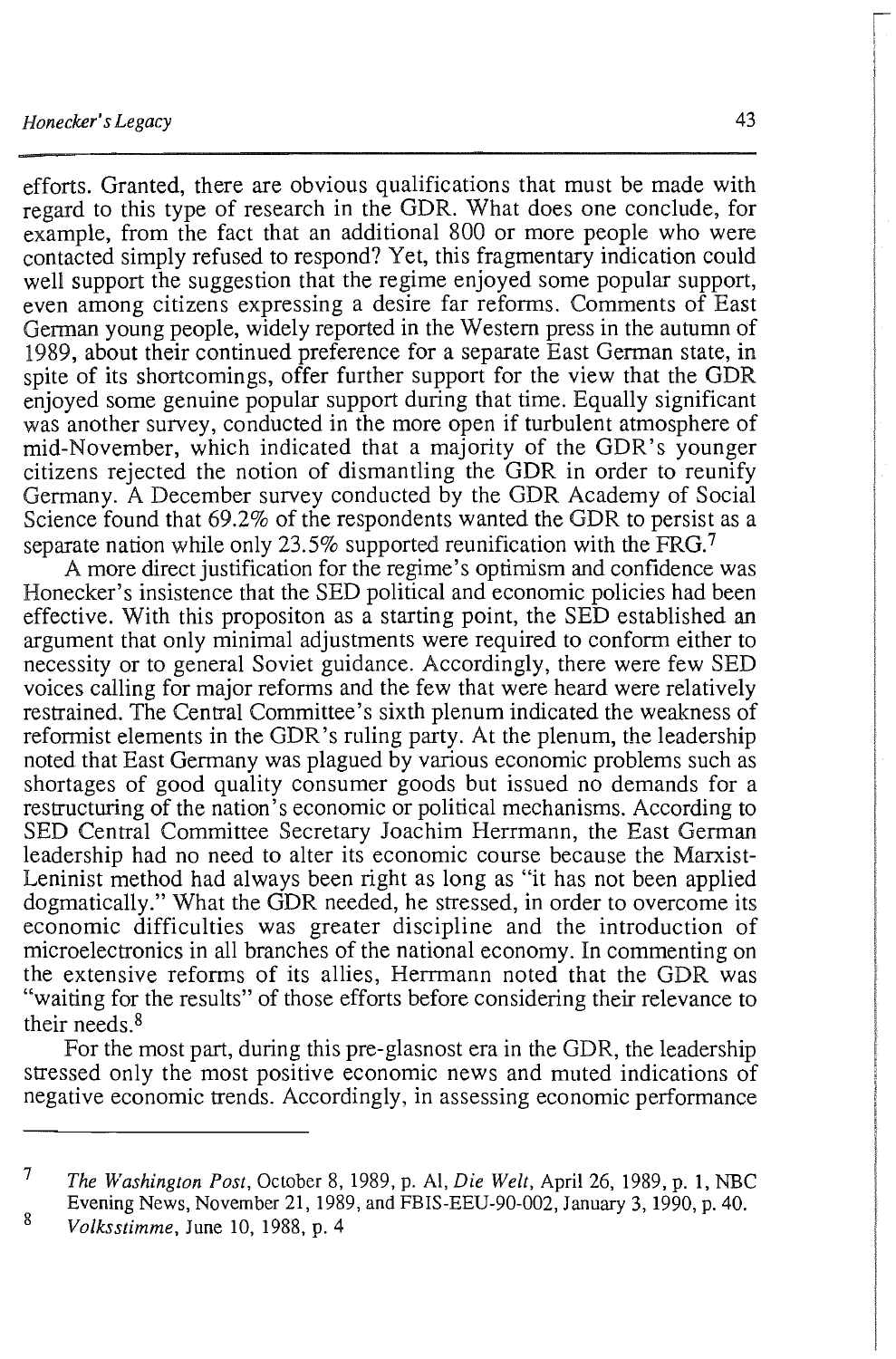for 1989, authorities boasted that during the first quarter the economy had already achieved the percentage share of the growth rate planned for the whole year and that national income had risen by an impressive 4 percent while net production and labour productivity had increased by 6 percent. The application of key technologies, *Neues Deutschland* claimed, was continuing at "a rapid pace".<sup>9</sup> By mid-year, authorities were boasting that in its 40th year the GDR had proven itself to be a "modem socialist state on German soil which is developing in a politically stable way, with great economic dynamism and a continuing performance growth in all field.of social life." It was not until after Honecker's removal and the flight of over 200,000 East German citizens, many of whom were their best workers, that the SED was forced to acknowledge a crisis situation in which sweeping reforms were needed to avoid an economic disaster that would threaten the very foundations of the GDR.10

Yet, even in Honecker's last days, the regime was not oblivious to the economic difficulties that most citizens perceived through direct experience. Authorities were willing to engage in glasnost, but limited it to discussions of matters such as the availability of adequate housing and other social services. For example, while public pronouncements declared the unqualified success of the nation's economic plan, a confidential resolution of the SED Politburo instructed localleaderships to admit economic difficulties and bottlenecks that plague the economy. As the Politburo instructed local authorities to pay attention to critical remarks from citizens, it insisted that leading journalists take the lead in reporting on supply shortages in the official media and identifying responsible officials. Shortages of vegetables, industrial goods, and spare parts as well as poor public services were the targets of this effort. This directive may have been an early indication that the GDR was considering the eventual introduction of elements of a market economy before events raced out of control following Honecker's removal.<sup>11</sup>

The SED's optimism often assumed some curious manifestations as East German authorities expressed a belief that their public health situation was a tribute to the regime's efficient practices and clear evidence of the GDR's superiority to Western society. For example, in 1989 one official boasted that the GDR had been almost completely spared from the AIDS epidemic. According to Niels Soennichsen, the nation's most prominent AIDS specialist, only 55 East German citizens were infected with HIV as of January, 1989 while no more than 10 actually suffered from AIDS. This fortunate situation, authorities insisted, was the result of a strategy that combined effective testing and proper treatment and a popular attitude in

*<sup>9</sup> Neues Deutschland,* April 8-9, 1989, p. 1

<sup>10</sup> IBID., July 20, 1989, p. 3 and *The Washington Post,* November 24, 1989, p. AI.

<sup>11</sup> *Der Standard* (Vienna), August 3, 1989, p. 3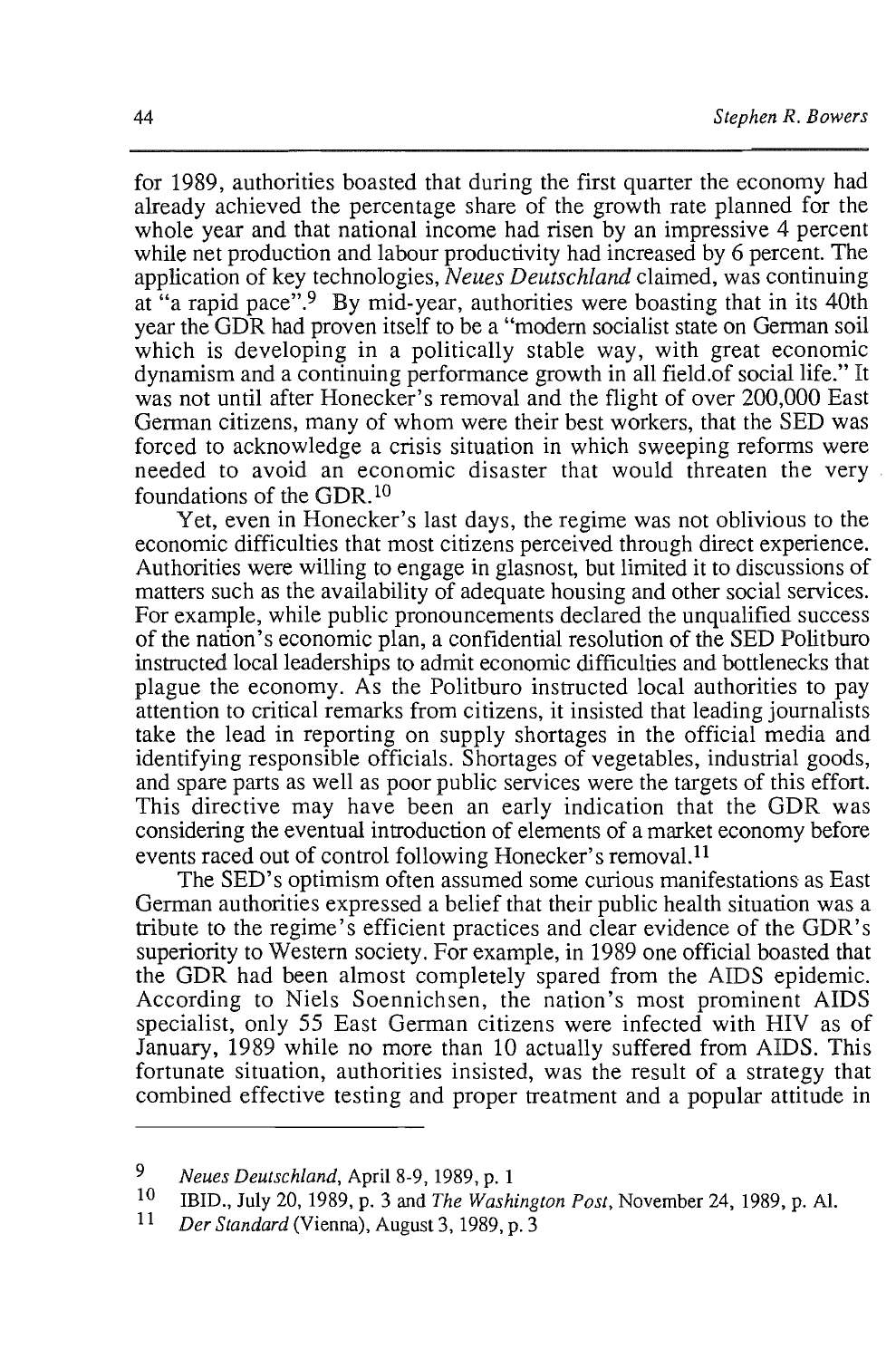which most citizens want to "do something for their health and a healthy way of life ... " In much the same spirit, East German spokesmen also boasted that their scientists had achieved cold fusion, thereby once again surpassing the West on an important concern.<sup>12</sup>

## *Foreign policy considerations*

For the most part, throughout the latter part of the Honecker era, GDR foreign policy embraced the notion of East-West detente, thus strengthening the SED argument that sweeping reforms were not required. When Politburo member Herman Axen visited the United States in 1988 he made a vigorous case that the US should award Most Favored Nation trade status to the GDR. Achievement of this goal would have helped East Germany meet economic demands through the import of more Western technology and would have improved its trade relationship with the non-Communist world. In addition to satisfying important economic objectives, such a development would have enabled the SED to strengthen its case against the reforms being implemented elsewhere in East Europe by demonstrating the utility of a non-reformist approach to economic advancement. The East German commitment to detente was most vividly illustrated by the SED's dispute with the USSR in 1984 over the question of retaliation for NATO's deployment of new missiles in Europe. Honecker's opposition to the Kremlin on this vital security issue was later vindicated by Gorbachev's active pursuit of detente with the West and the USSR's abandonment of the more hard-line positions of the early 1980's. During this period, Honecker established the GDR as a nation whose policies were firmly grounded on a need for good relations with the West in general and with the FRG in particular. <sup>13</sup>

Yet, in some respects, the GDR's foreign policy during Honecker's last years took a turn that was not consistent with post-Ulbricht foreign affairs. As pressures for reforms intensified and the radical nature of Gorbachev's program became more evident, that crucial icon of East Europe's reformist era, detente with the West, began to wear thin. A clear expression of this tendency was the increasing number of critical statements on the foreign policies of the West. Debates in the US Congress over the Bush Administration defence budget prompted a *Neues Deutschland* commentary denouncing the United States' determination to develop large-scale weapons systems instead of providing "social benefits for three million homeless".<sup>14</sup> A  $\overline{\mathbb{R}}$ 

 $\sim 4\,\mathrm{day}^{-1}$ 

*<sup>12</sup> Suddeutsche Zeitung,* April 1-2, 1989, p. 10 and *Neue Zeit,* April 7,1989, p. 5

RFE, RAD Background Report/77, May 5, 1988, pp. 1-3 and RAD Background Report/142, July 26, 1988, pp. 1-2

<sup>14</sup> *Neues Deutschland,* July 29-30, 1989, p. 2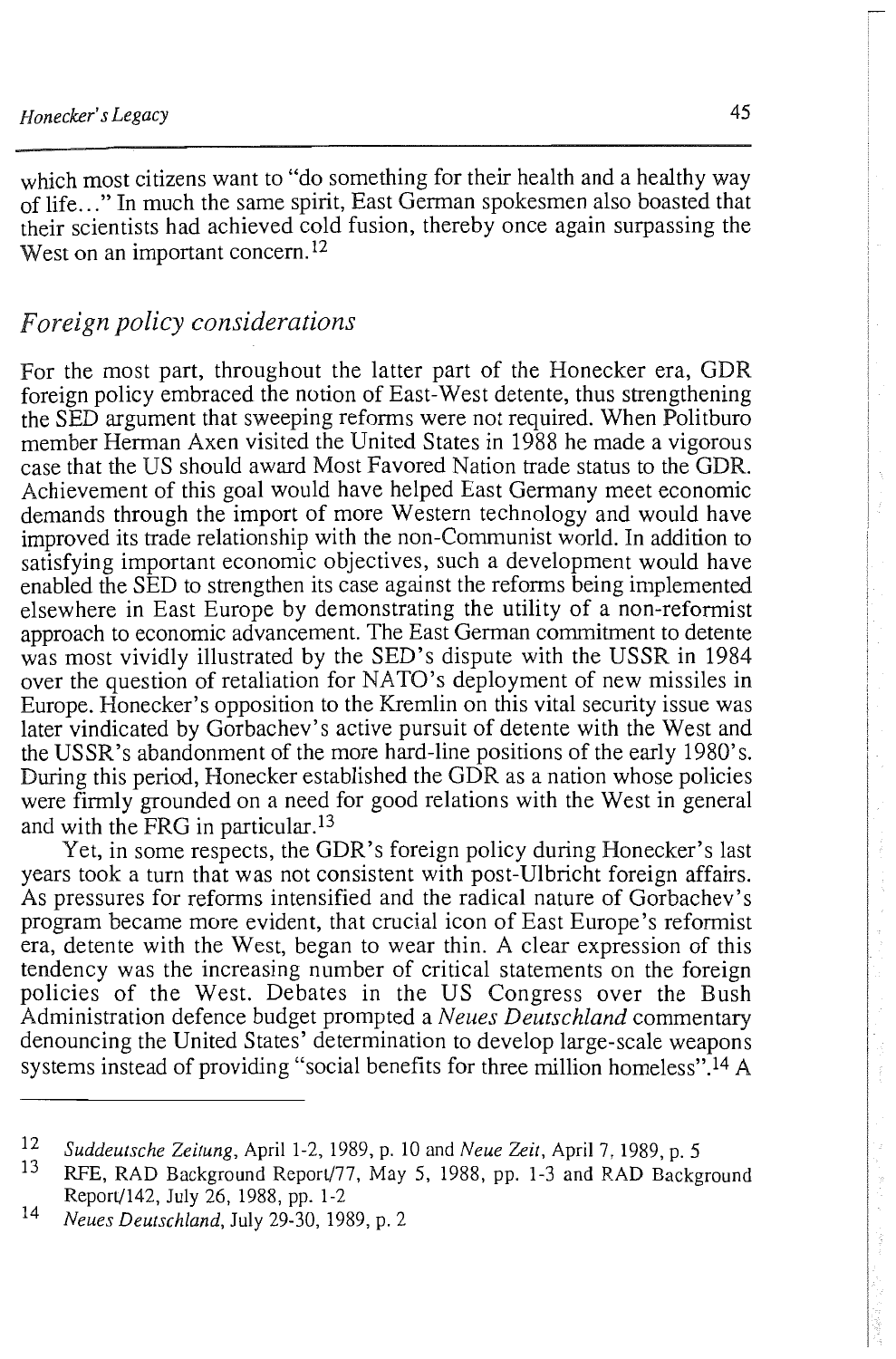similar critical view was apparent in comments about the Federal Republic of Germany. When West German specialists on the GDR offered a sceptical analysis of East German economic performance, Neues Deutschland responded by warning about those in the FRG who are only interested in the "elimination of socialism, as well as the integration of the GDR, parts of the Polish People's Republic and the USSR into the FRG". The SED's increasingly defensive posture also led to cancellation of the planned visit by senior West German Social Democratic Party leaders that had been scheduled for September, 1989. By this time East German officials were denouncing what they saw as West German "economic aggression" and increasingly active West German "revanchist" tendencies that threatened the GDR's security,  $15$ 

The weakening of detente was not consistent with East German interests in an era of East European reforms. The GDR's economy profited from the climate of international cooperation and that economic profit bolstered the SED's anti-reformist arguments. Yet, the resurgence of limited East-West hostility supported the SED's need for an enemy as a supplement to the regime's legitimacy. A return to some elements of the old "front-line" rhetoric of the 1960s enabled the SED to enlist support for its anti-reformist policies by attempting to rouse the spectre of West German "revanchism", an appeal that is doubtless effective with East Germans who might harbour a bitterness and resentment toward their more prosperous Western relatives. The size of this group among the GDR elite, while difficult to determine, was probably declining by the end of the decade and, at the popular level, hardly constituted the basis for development of a sense of national identity. The rapid collapse of this position in late 1989 and early 1990 indicates that Honecker's efforts to utilize the "front-line" rhetoric of an earlier era were a mistake.

While Gorbachev's enthusiastic search for a deeper working relationship with the West threatened to undermine some East German policies, the GDR did benefit from one especially important element of Gorbachev's "new thinking", the changed Soviet-East European relationship. This new posture was spelled out in Gorbachev's book, *Perestroika,* and indicated a Soviet willingness to broaden the limits of diversity in East Europe. The end result of current Soviet pronouncements was the final repudiation of the Brezhnev Doctrine and its replacement by what one Soviet spokesman jokingly referred to as the "Sinatra doctrine", a more flexible and tolerant attitude that invites East European allies to adopt — within certain very broad limits — whatever policies that may be required by their special circumstances. The East European states were, in effect, encouraged to "do it their way" as long as they stayed within the loose framework of what was left of the Soviet bloc in the Gorbachev era.

<sup>15</sup> IBID., August 3, 1989, p. 3 and *The Washington Post,* September 16, 1989, pAl8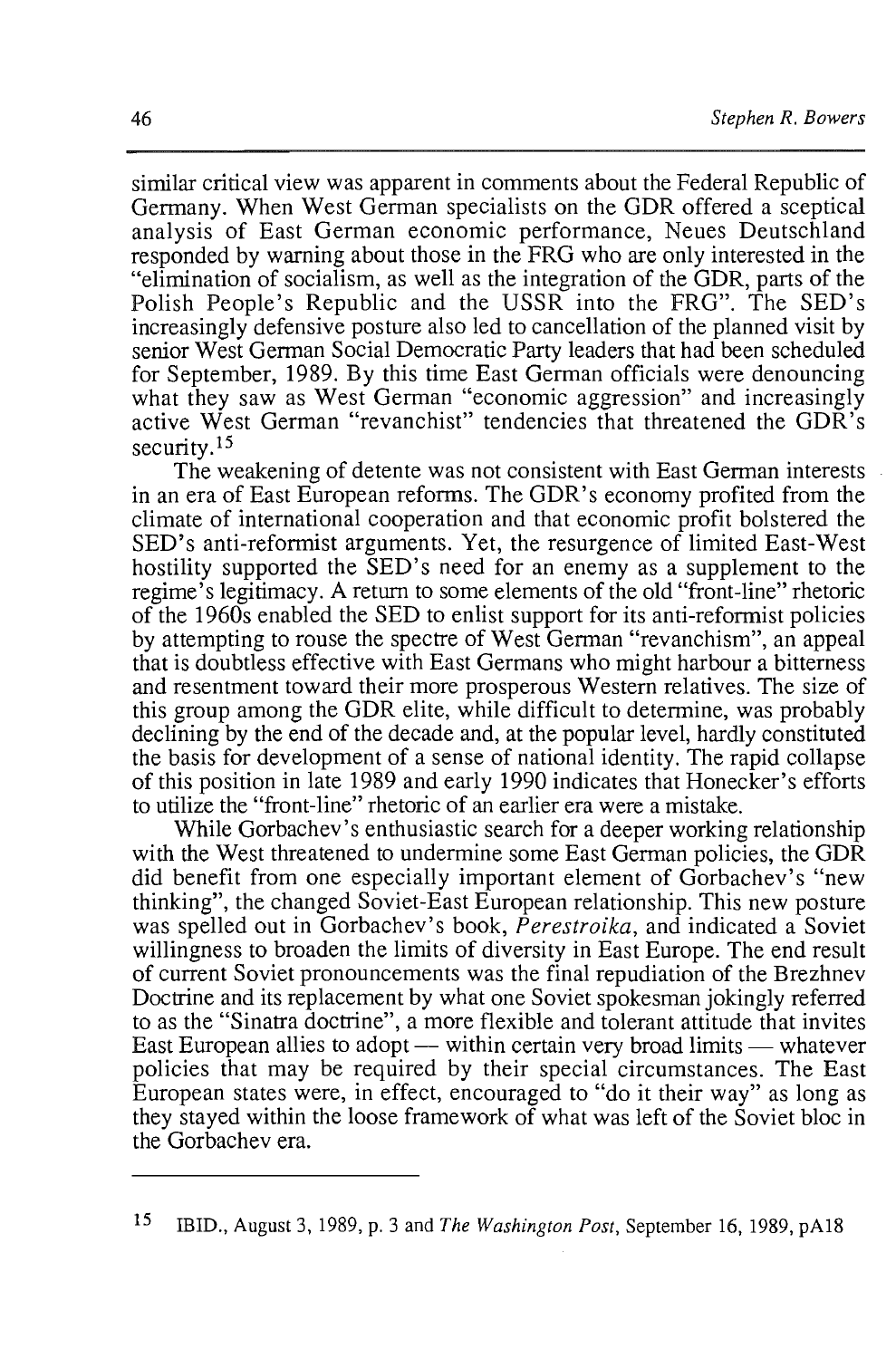The most obvious consequence of the new Soviet-GDR relationship was that the SED became more or less free to adopt fully independent policies, as discussed above. In practical terms, this meant that Gorbachev was defending the East German right to disagree with his reform initiatives. Another result of Gorbachev's policy was a reduction of Soviet forces in East Germany. By May, 1989, Soviet troops began withdrawing from the GDR as part of the disarmament initiative announced by Gorbachev in December, 1988. Under this plan, the 25th Tank Division, the 32nd Tank Division, two independent tank training regiments, and eight independent battalions which together had 4,000 tanks, were to return to the USSR by the end of the year.<sup>16</sup> Given the often difficult relationship between East German citizens and Soviet soldiers, this move should have enhanced the popular status of the SED by diminishing popular perceptions that the country is simply a Kremlin outpost. Yet, there was a negative consequence in that reduction of the Soviet military contingent fostered the notion that the GDR had become less important in Soviet thinking and that the Soviet commitment to the regime was being reduced. In spite of the accomplishments of the GDR under Honecker, it is important to note that direct Soviet military support was one of the pillars of the regime's stability. A reduction in the Soviet military presence, coupled with a divergence of Soviet and East German policies, was certain to undermine the foundations of the regime.

The achievements of the Honecker era, including the newfound independence of the government, were predicated on the assumption that it enjoyed full Soviet support and was a firm member of a secure alliance system. The close East German-Soviet relationship was long regarded as essential to the viability of the GDR and it was generally recognized that the regime had a clear need for membership in a cohesive and supportive East European bloc. The deterioration in East Germany's relations with those bloc nations that had embarked on a course of radical reforms - Poland and Hungary — weakened the overall East German position by isolating it from its support system. The eventual perception that the SED had also lost Soviet support proved destructive to the foundations of a system that Honecker had strengthened with Soviet suport in the eras of Brezhnev, Andropov, and Chernenko and paved the way for a general public debate on the merits of German reunification.

A basic assumption of Honecker's anti-reformist position was that the reform measures of WTO nations such as Hungary were a dangerous precedent. The ceremonial reburial of Imry Nagy, in the SED's view, allowed the foes of socialism to demonstrate their hostility to that system and was a reminder of the continuing threat to socialist society. Hungarian discussions about legal actions against those responsible for Nagy's death

<sup>16</sup> FBIS-EEU-89-087, May 8, 1989, p. 18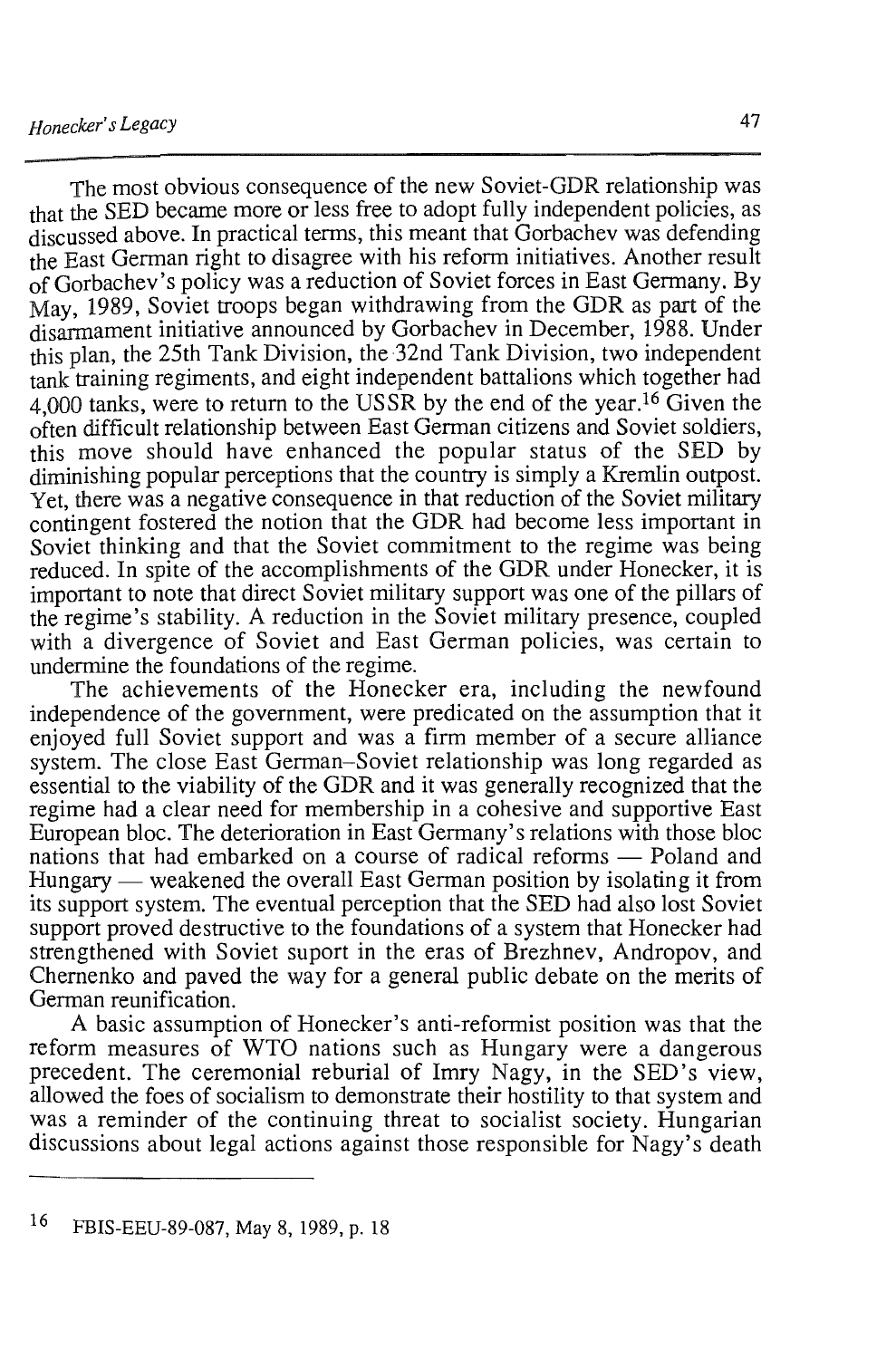48 *Stephen R. Bowers* 

underscored East German concerns about retributions against ageing Stalinists. Suggestions in November, 1989 that both Honecker and Bulgaria's recently deposed Todor Zhivkov faced disciplinary actions, coupled with the execution of Romania's Nicolae Ceausescu in December, emphasized the legitimacy of these concerns. A direct implication of Hungarian reforms for the GDR could be seen in the summer of 1989 as thousands of East German citizens, vacationing in Hungary, took advantage of the almost completely open Hungarian-Austrian frontier as a safe escape route to the Federal Republic. By August of 1989, East German efforts to prevent flight from the GDR by way of Hungary resulted in the imprisonment of an estimated 2,500 citizens who had attempted to escape.<sup>17</sup> On the anniversary of the construction of the Berlin Wall, about 50 would-be emigrants demonstrated in front of the Brandenburg Gate, chanting "We want to get out". As this crisis grew, East German authorities, in an effort to provide a more reliable vacation spot for their citizens, were forced to journey to Tirana for a discussion of the prospects of developing a tourist infrastructure in Albania that could accommodate groups of East German vacationers. The failure of these efforts eventually led not only to Honecker's political collapse but also to the collapse of the Wall that he helped construct  $\frac{1}{1}$ n 1961.<sup>18</sup>

### *Fraud in the* 1989 *election*

East German efforts to deal with the democratic spirit sweeping Eastern Europe in 1989 demonstrated that while the regime enjoyed greater institutional maturity than in the past, there were clear limits to the viability of the GDR as a state and that the GDR could not isolate itself from events taking place elsewhere in Eastern Europe. The elections in the spring of 1989 king place eisewhere in Eastern Europe. The electrons in the spring of 1969  $\sigma$  a mainanc reminder or the community unears to the stability or the ODK. While authorities endeavoured to present the elections as a resounding endorsement of the regime, the reality appeared to be very different.

Independent observers reported that "no" votes in the elections were significantly higher than authorities had acknowledged, running from a low of 3% to a high of 20% at various polling stations. Election officials acknowledged no more than  $2\%$  to  $3\%$  "no" votes. In addition, a much higher than normal percentage of eligible voters evidently chose not to vote. While there are no reliable national figures, unofficial returns reveal a turnout that did not reach 90% or even  $80\%$  in some electoral districts. When

Bild, August 8, 1989, p. 1

FBIS-EEU-89-155, August 14, 1989 p. 24 and The Washington *Times,* August 25, 13-EEU-09<br>90 - A9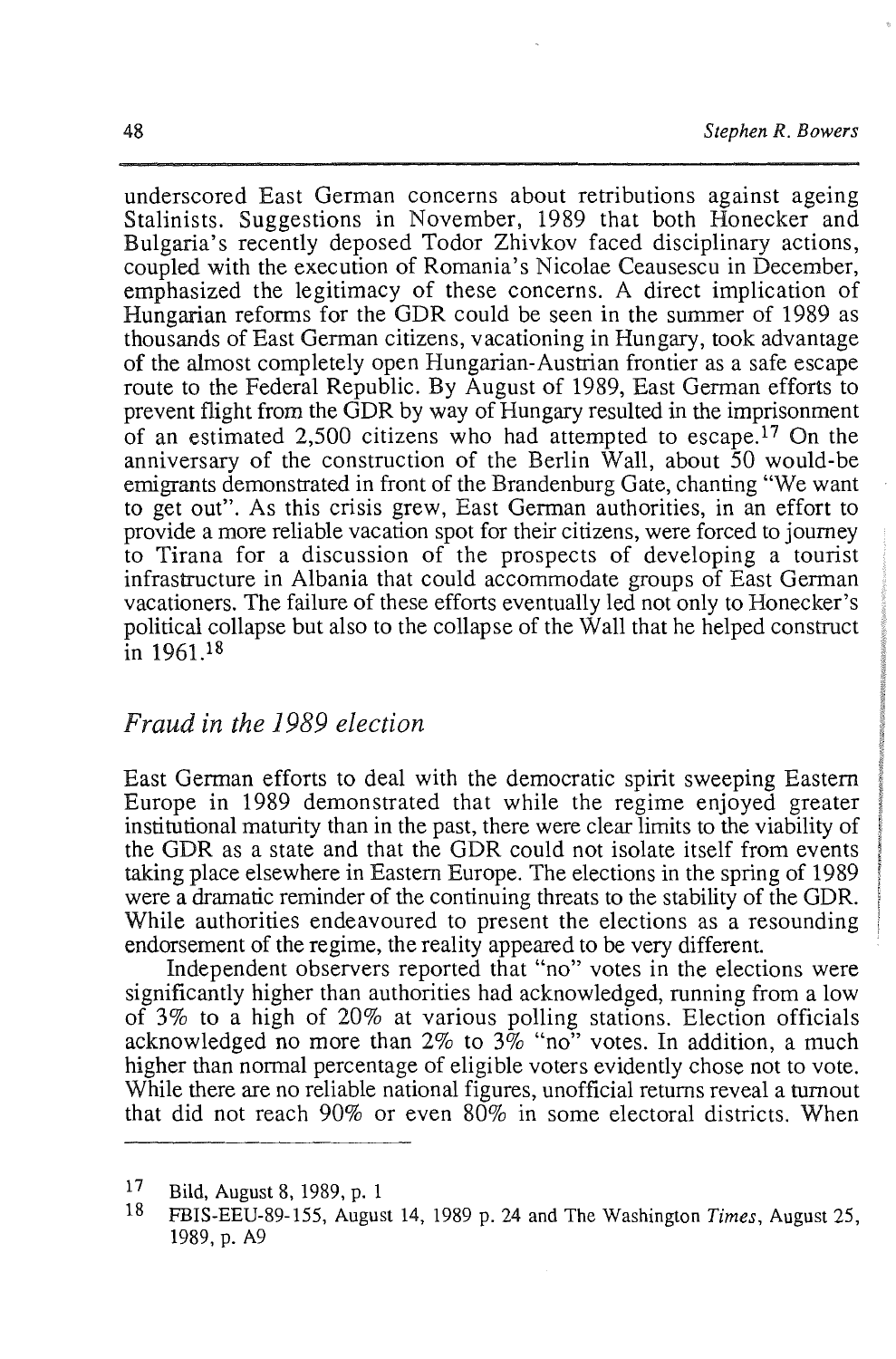independent observers were denied the right to monitor the election count in Leipzig, security forces arrested those who chose to protest openly against the violation of procedures. Opposition groups charged that election results throughout the nation were altered in the official government counts and called on elected candidates to refuse to accept their mandates until the electoral procedures could be independently investigated.19

In response to widespread charges of electoral fraud, 21 leading church figures issued an appeal for a new election law that would prevent future frauds. According to the group's statement, there was "large-scale and doubtlessly centrally ordered election fraud" in the May elections and when Honecker stresses that these "forged election results demonstrated the political-moral unity of our people", many East German citizens must ask "what kind of unity is this?" The authors of the appeal declared that without changes, East German society would face increasing "confrontation and polarization" that would further undermine the already weakened stability of the regime. By 1990, many East German officials acknowledged that the May elections had been rigged and that, as a result, there was no legitimate government in the GDR.20 This electoral experience was hardly'reassuring as the restructured SED faced the prospect of genuinely free elections. According to projections in the fall of 1989, a politically bankrupt but renamed SED could expect somewhere between a low of 15% of the vote to a high of 34%, according to an optimistic survey in Berliner Zeitung. With reunification accepted as inevitable, East German spokesmen were increasingly resigned to facing political obscurity in the new order of a greater Germany.21

### *Conclusions*

Following Gorbachev's rise to prominence in the USSR, the German Democratic Republic under Erich Honecker's leadership increasingly found itself in opposition to the reforms associated with the new Soviet leadership. For a regime that was created as an expression of Soviet policy and little more, this might seem to have been an extremely awkward position. Yet, during his last decade, Honecker's SED assumed this position with an mcreasing confidence and Honecker himself won recognition as a leader in Eastern Europe, not simply a German-language spokesman for the Kremlin.

ı.

ÿ

<sup>19</sup> FBIS-EEU-89-087, May 8, 1989, p. 20

*<sup>20</sup> Die Welt,* August 2, 1989, p. 4 and Interview, GDR Embassy, Washington, DC, February 20, 1990 21 *Eastern Europe Newsletter,* Vol. 3, No. 22, November 6, 1989, p.2 and *Berliner* 

*Zeitung,.* January 4, 1990, p. 6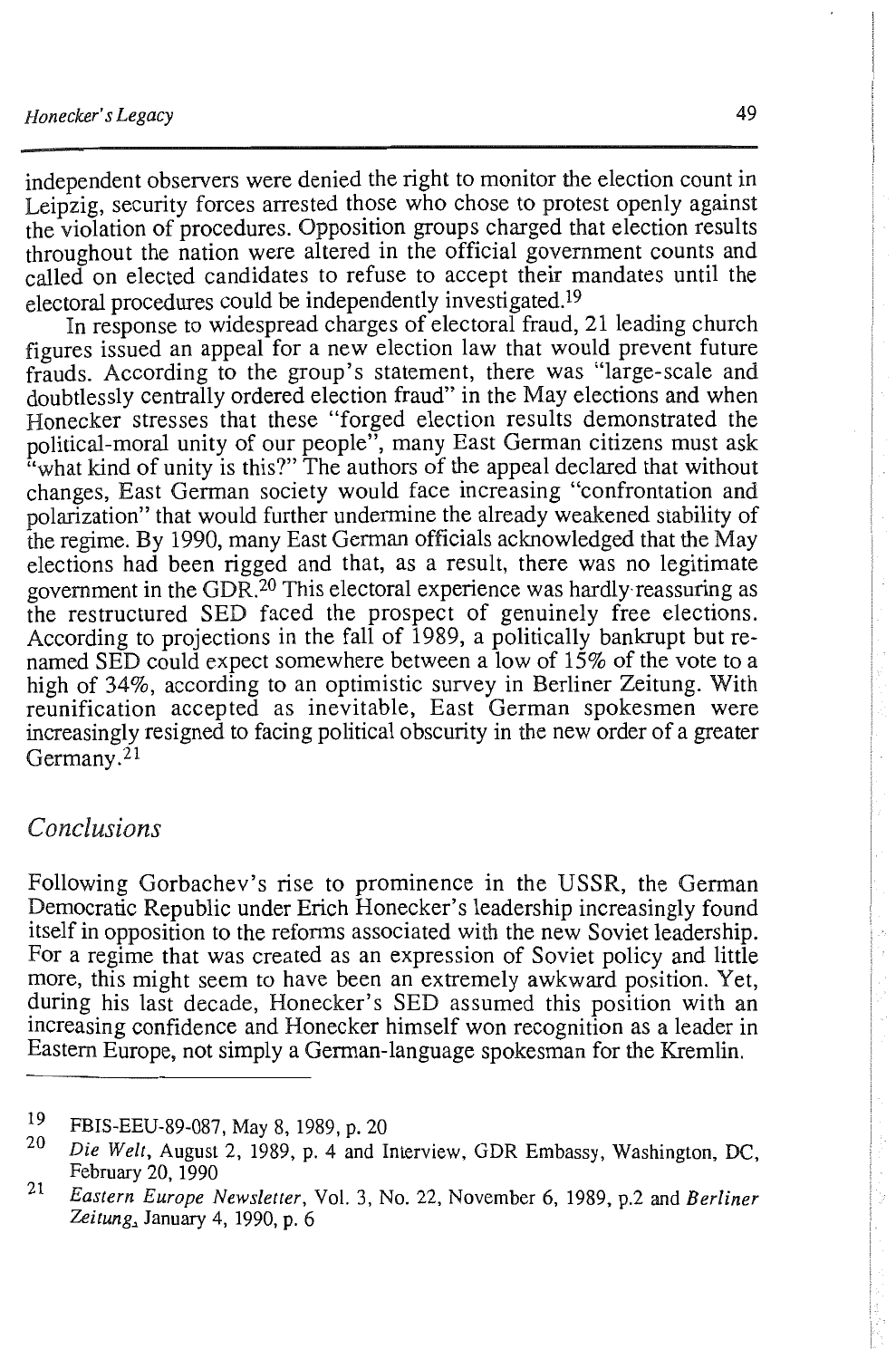Several observations are prompted by this development and the turbulent events of 1989. First, it was apparent that the SED had the confidence to resist Soviet initiatives. That confidence was at least in part the result of East German accomplishments. By  $1989$  — before its massive population loss and the economic losses associated with Krenz's opening of the Berlin Wall - the GDR could boast what was, by East European standards, a strong economy in spite of the existence of some shortcomings. As so many have noted, the East German economy was and still is the envy of most East Europeans. The SED's confidence was also a product of a new Soviet position regarding East Europe. In Gorbachev's view, the USSR's allies enjoyed not only the right but had an obligation to adopt policies most suited to their special circumstances, especially when those policies might enrich East European economies that can expect limited Soviet assistance. With the USSR increasingly occupied by its own domestic problems, it was clear that the East European leaders were, with some qualifications, largely being left to their own devices. This decision placed most of East Europe's ruling parties, including that of the GDR, in an awkward position since they lacked the legitimacy enjoyed by the Soviet Communist Party.

Second, necessity more than simple confidence in its own accomplishments prompted Honecker's SED to retain policies that were, in the context of the 1980s, fundamentally dogmatic. Of all the East European regimes, only the GDR has a frontier with another state that shares its language, elements of its culture and history, and offers its citizens an attractive alternative lifestyle. The flight of thousands East Germans in 1989 was a dramatic reminder of just how great the West German appeal remains for thousands, if not millions, of East Germans. The development of a reform program like that of Hungary, Honecker reasoned, would seriously undermine the raison d'etre of the GDR by raising the obvious question of why there should be two Germanies if their social, political, and economic systems were similar. Widespread speculation about German reunification following Honecker's departure in October confirm the validity of the East German hardliners' concerns about the possible consequences of rapid political change.

Third, the GDR's growing alienation from so many of its allies over the issue of reforms, coupled with its allies' assistance to escaping East Germans, was a grim reminder of the continuing instability of the GDR. It is estimated that in the summer of 1989, at least 50,000 East Germans were able to flee the GDR by way of Hungary, Poland, and Czechoslovakia. This number continued to swell throughout the autumn and eventually disrupted the East German economy. The disruptive popular demonstrations in the wake of Gorbachev's visit in October, 1989 were another dramatic indication of the GDR's uneasy situation. It has long been taken for granted by both the SED and scholars of this system that a GDR apart from the Warsaw Pact would not be a viable international actor. The current crisis of East European